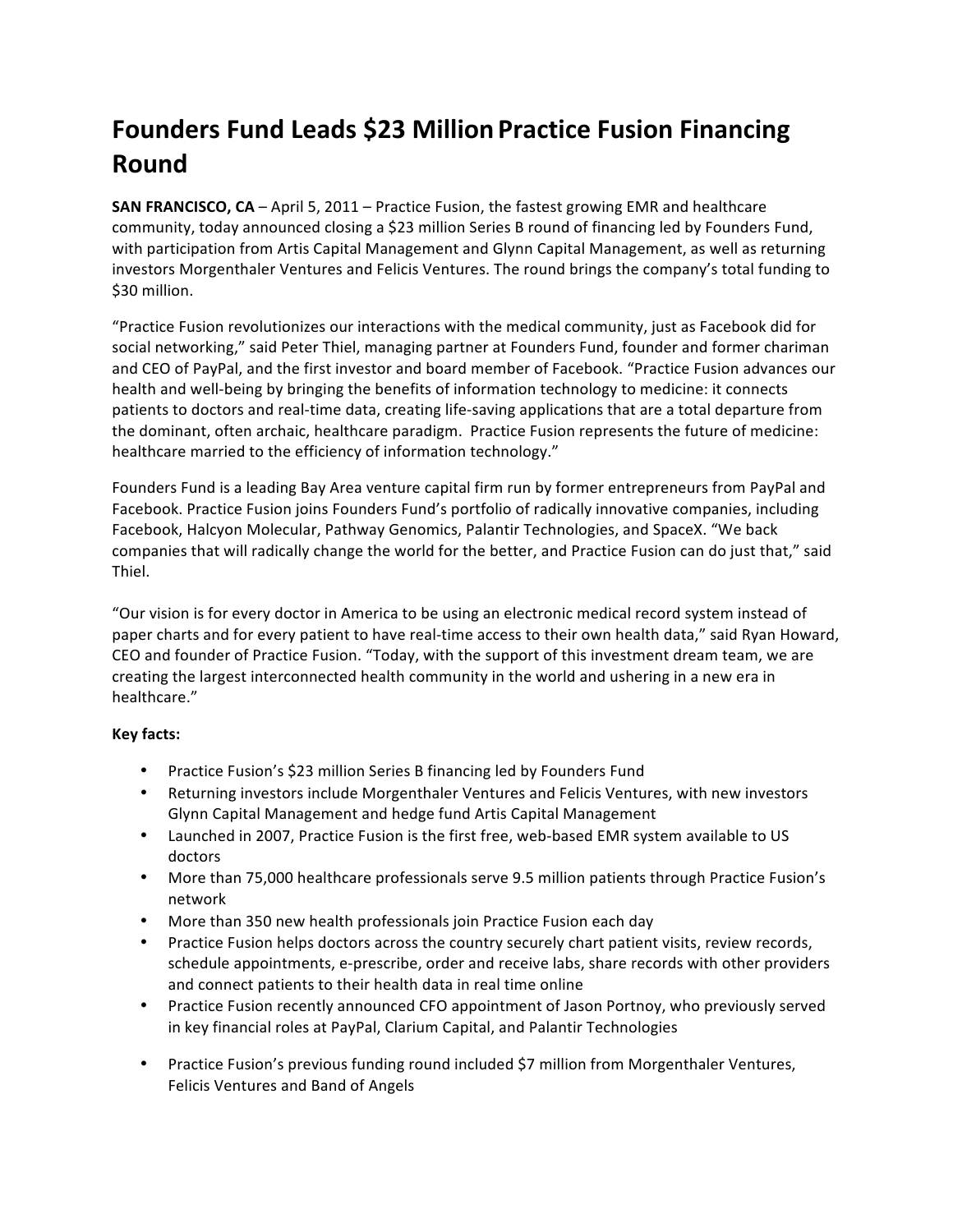### Transforming healthcare from the ground up

Practice Fusion launched in 2007 with a vision to create a healthcare revolution for the 80 percent of US doctors practicing in groups of nine or fewer.

At the time, the health technology sector was dominated by legacy Electronic Medical Record (EMR) systems charging over \$50,000 per physician and taking months to implement. More than 95 percent of doctors were still using paper charts in their practices.

Practice Fusion's innovative free, web-based EMR was quickly recognized as a disruptive industry force. By removing the cost and technology barriers to EMR adoption, Practice Fusion quickly spread among small medical offices.

Fueled by rapid product development, buzz among doctors, and the \$44,000 economic stimulus incentive program for EMR use, the company has experienced triple-digit annual growth in users for the past two years and continues to be the fastest growing patient-doctor community in the country.

Recently voted the No. 1 EMR in customer satisfaction in an independent national survey, Practice Fusion is designed to carefully match the workflow of primary care and specialty physicians through the entire patient-visit lifecycle, while giving patients access to their personal records. The company has become a critical testing ground for innovations in health data visualization and application development through its API platform.

Today, Practice Fusion supports more than 60,000 patient visits each day. A Practice Fusion doctor recently shared a life-saving story from his practice:

"... just wanted to let you know PF saved a patient's life. I admitted through the emergency room a patient seen by one of my partners and needed to start a blood thinner. Had I not had her electronic info on [Practice Fusion] and seen that she had a history of a clotting disorder, I likely would have killed her. It was not found anywhere else."

#### From the investors:

"When I started in venture capital, I was told to go for big opportunities and I saw nothing bigger than health technology," said Rebecca Lynn, partner at Morgenthaler Ventures. "Practice Fusion has dominated the field of EMR by out-innovating and out-implementing others. As our signature portfolio company in this sector, we are extremely proud to have joined in 2009 as their first VC investor."

"We are in the midst of a paradigm shift in healthcare," said Aydin Senkut, founder and managing director, Felicis Ventures. "By leveraging the cloud and the web, Practice Fusion is delivering a new standard in patient care, streamlining doctors' access to health data and facilitating better communication with their healthcare partners and patients."

"Practice Fusion has emerged as a clear frontrunner in next generation healthcare technology," said David Lamond, Artis Capital Management. "Our investment decision was driven by the company's growth, unique business model and strong management team. We believe Practice Fusion is extremely well positioned and will continue to capture an increased share of the EMR and peripheral market."